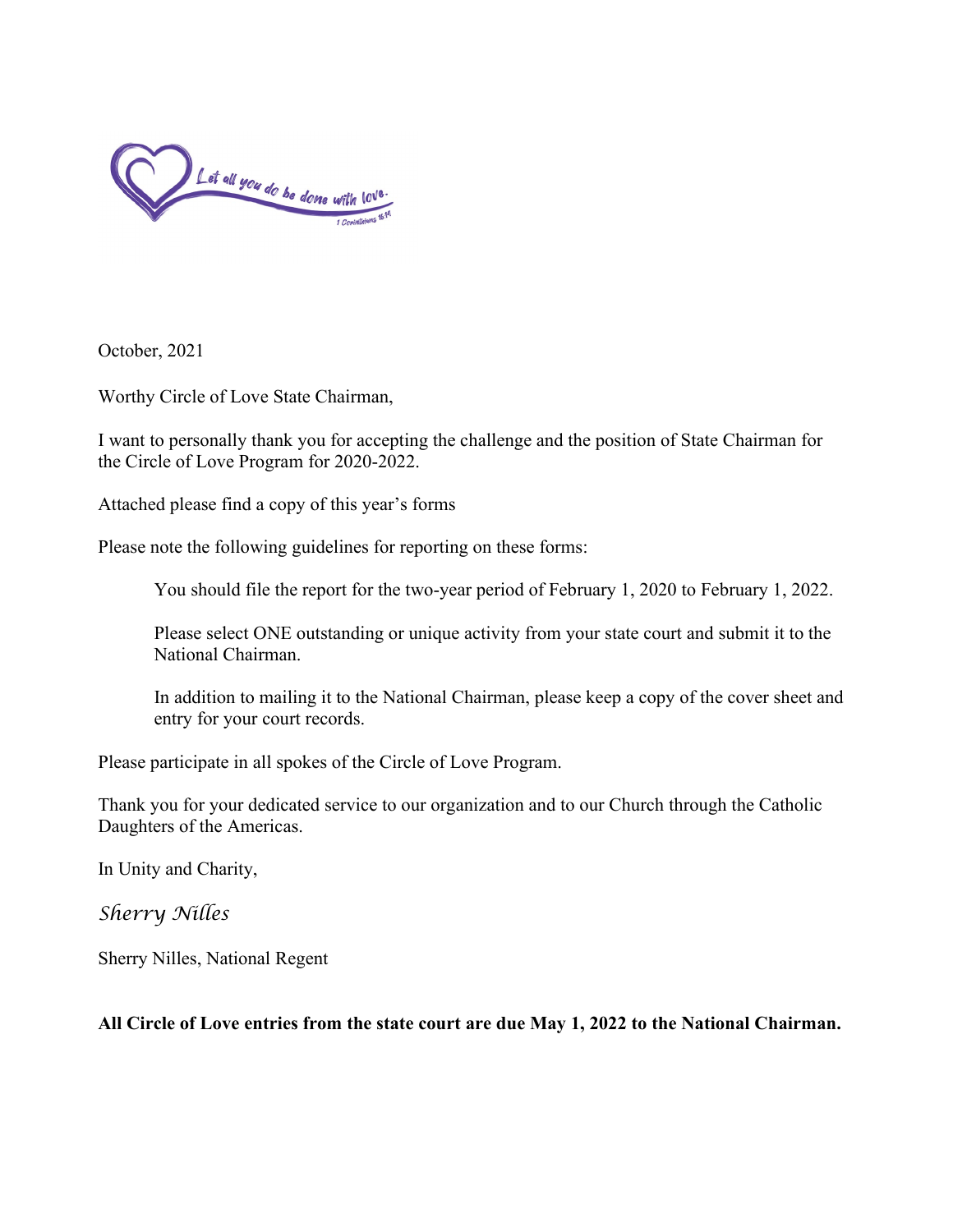

## **State Chairman to National Chairman Catholic Daughters of the Americas LEADERSHIP STATE Circle of Love Reporting Form February 1, 2020-February 1, 2022**

| State            | the control of the control of the control of the control of |       |                    |  |
|------------------|-------------------------------------------------------------|-------|--------------------|--|
| State Regent     |                                                             |       |                    |  |
| Address          |                                                             |       |                    |  |
| $\frac{City}{1}$ |                                                             |       | $\mathsf{Zip}\_\_$ |  |
| State Chairman   |                                                             |       |                    |  |
| Address          |                                                             |       |                    |  |
| <b>State</b>     | Zip                                                         | Email |                    |  |

# **Title of the Project**

Attach the **state court** project you found most impactful to this form.

Mail to: Essie Walker P.O. Box 664 Matthews, NC 28106 Email: [Walkerme772@gmail.com](mailto:Walkerme772@gmail.com) **All State Circle of Love forms are due to the National Chairman by May 1. 2022.**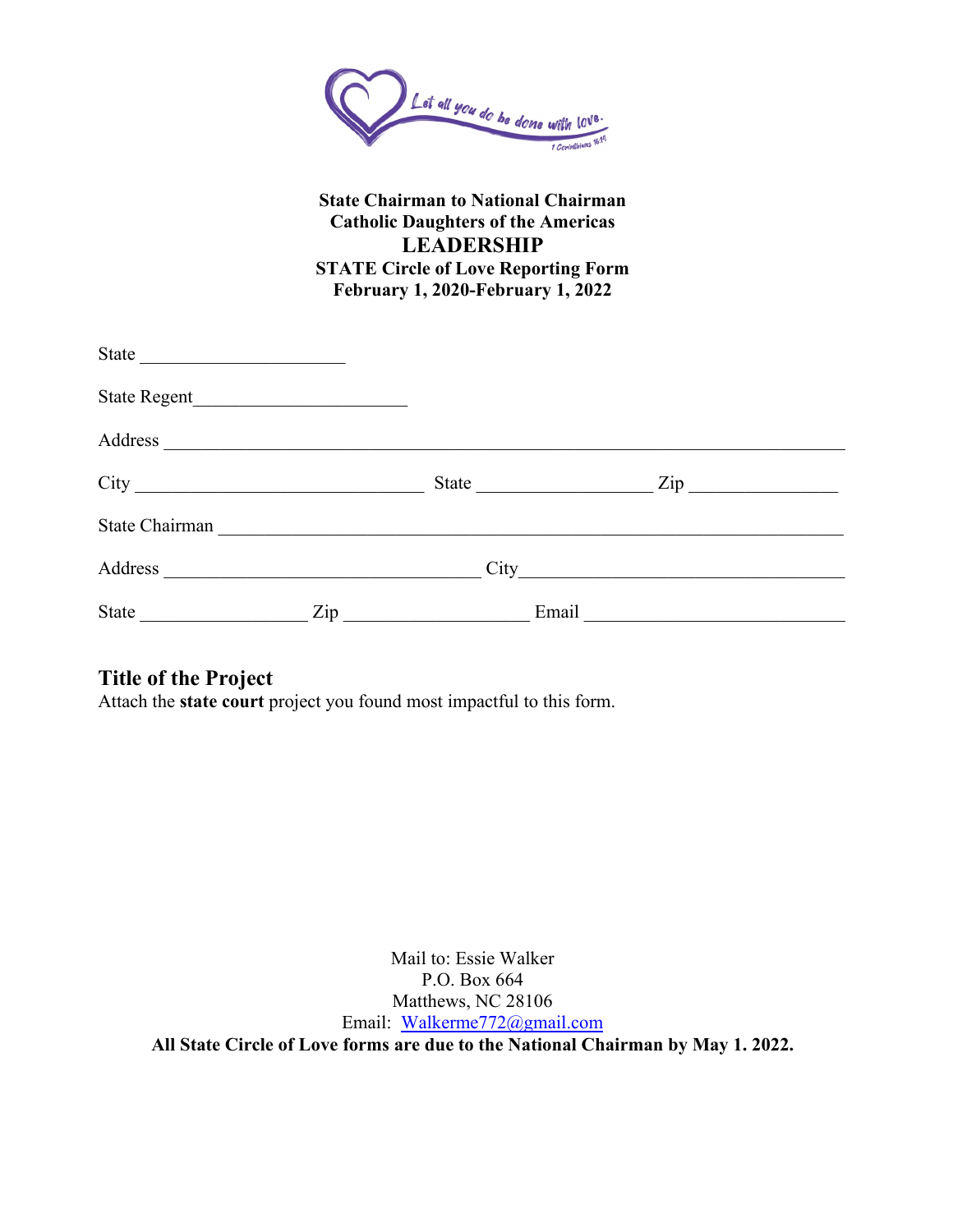

### **State Chairman to National Chairman Catholic Daughters of the Americas Family STATE Circle of Love Reporting Form February 1, 2020-February 1, 2022**

| State <u>experience</u> |     |                                                     |                  |  |
|-------------------------|-----|-----------------------------------------------------|------------------|--|
| State Regent            |     |                                                     |                  |  |
| Address                 |     |                                                     |                  |  |
|                         |     | State <u>___________</u>                            | $\mathsf{Zip}\_$ |  |
| State Chairman          |     |                                                     |                  |  |
| Address                 |     |                                                     |                  |  |
| <b>State</b>            | Zip | Email<br><u> 1989 - Johann Barn, mars ann an t-</u> |                  |  |

# **Title of the Project**

Attach the **state court** project you found most impactful to this form.

Mail to: Nancy Bambenek P.O. Box 583 St. Charles, MN 66972 Email: [nancy@hbcsc.net](mailto:nancy@hbcsc.net) **All State Circle of Love forms are due to the National Chairman by May, 1, 2022**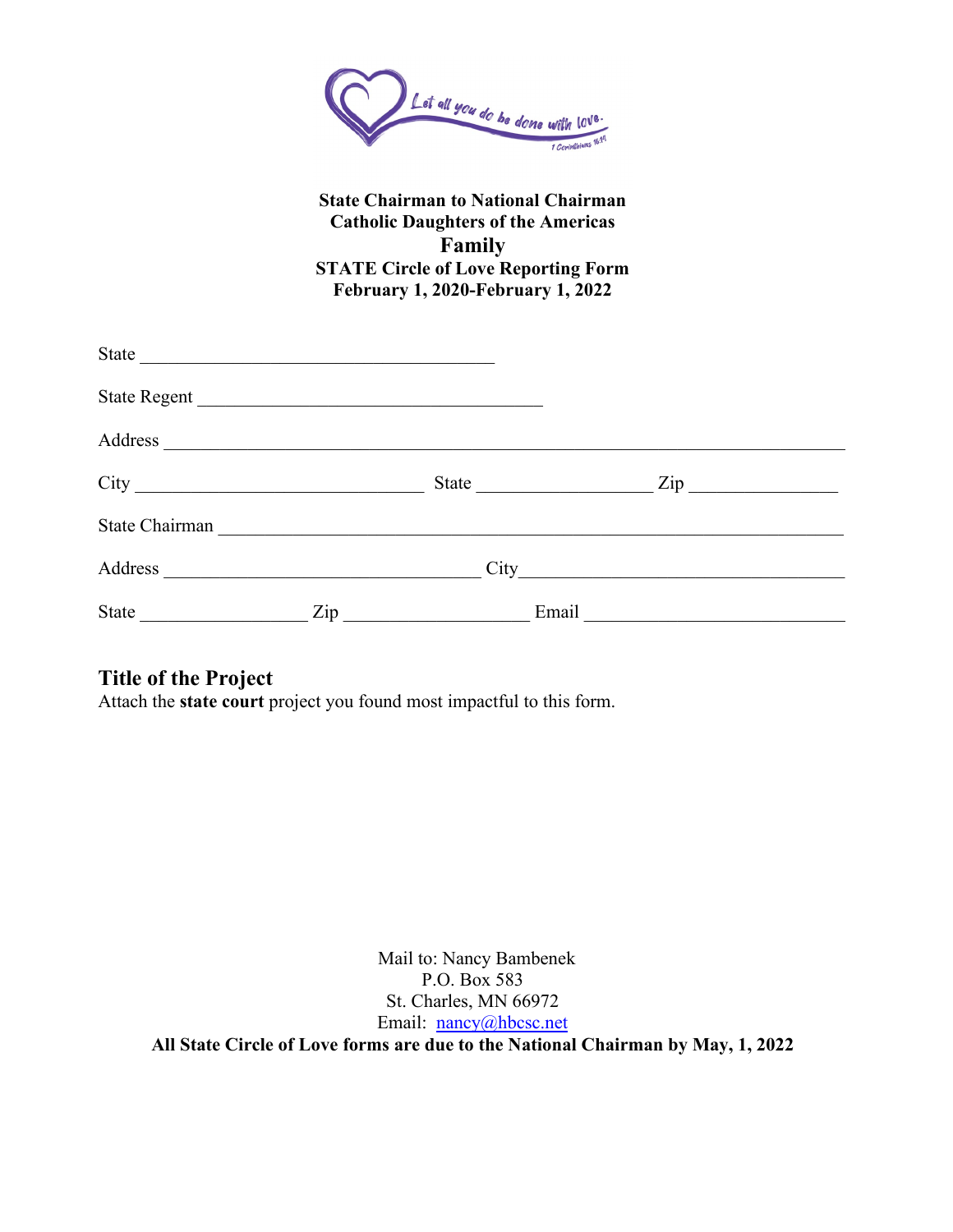

## **State Chairman to National Chairman Catholic Daughters of the Americas Quality of Life STATE Circle of Love Reporting Form February 1, 2020-February 1, 2022**

| <b>State</b> | <u> 1989 - Andrea Andrew Maria (h. 1989).</u> |                                                  |                                                                                                                                                                                                                                |
|--------------|-----------------------------------------------|--------------------------------------------------|--------------------------------------------------------------------------------------------------------------------------------------------------------------------------------------------------------------------------------|
|              |                                               | State Regent                                     |                                                                                                                                                                                                                                |
|              |                                               |                                                  |                                                                                                                                                                                                                                |
|              |                                               |                                                  | Zip and the same state of the state of the state of the state of the state of the state of the state of the state of the state of the state of the state of the state of the state of the state of the state of the state of t |
|              |                                               |                                                  |                                                                                                                                                                                                                                |
| Address      |                                               |                                                  |                                                                                                                                                                                                                                |
| State        | Zip                                           | Email<br><u> 1989 - Johann Barbara, martxa a</u> |                                                                                                                                                                                                                                |

# **Title of the Project**

Attach the **state court** project you found most impactful to this form.

Mail to: Emily Guilherme 14691 Walters Street Corona, CA 92880 Email: emthanga1@aol.com **All State Circle of Love forms are due to the National Chairman by May 1, 2022**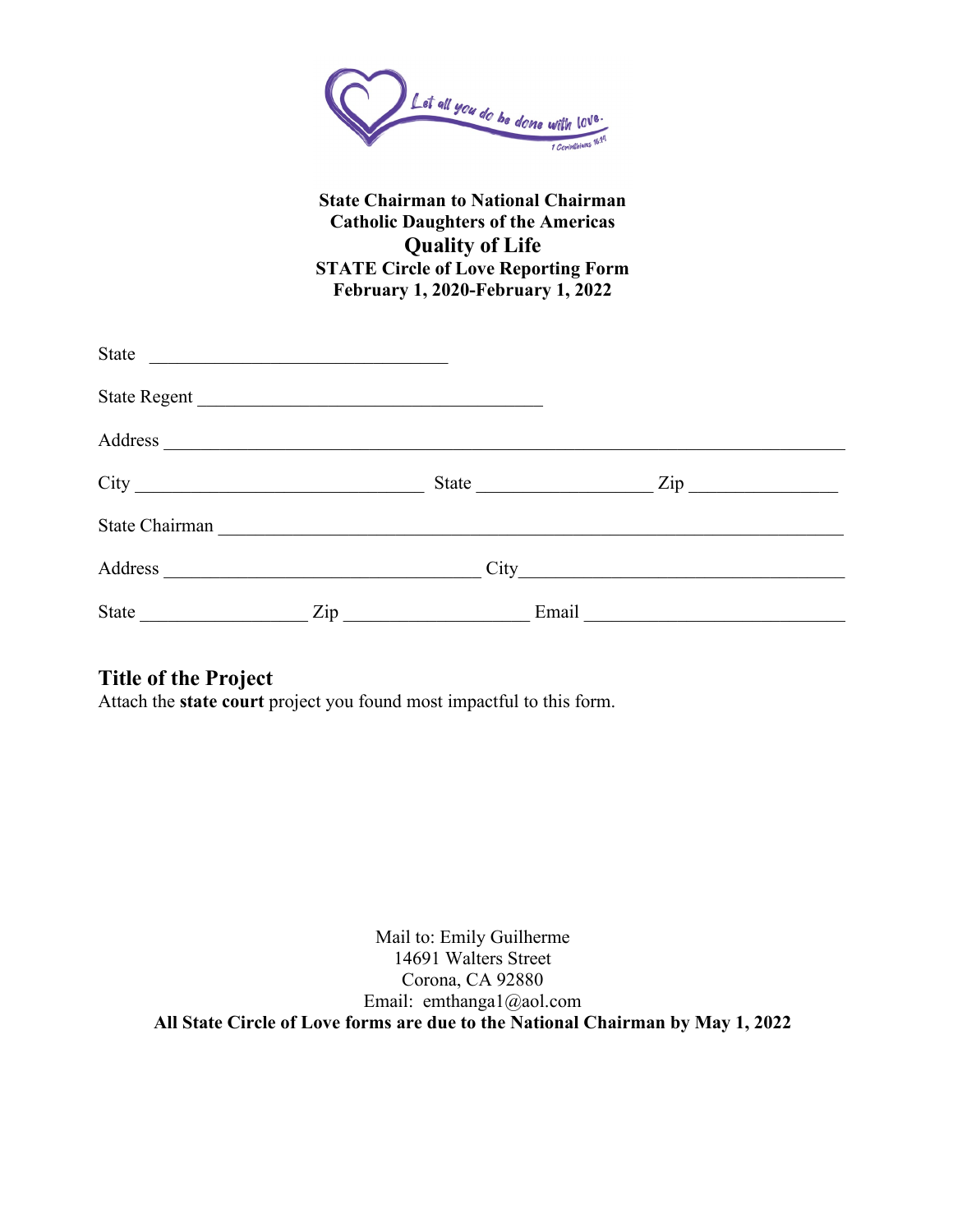

## **State Chairman to National Chairman Catholic Daughters of the Americas Spiritual Enhancement STATE Circle of Love Reporting Form February 1, 2020-February 1, 2022**

| State          |     |                                                  |                  |
|----------------|-----|--------------------------------------------------|------------------|
|                |     | State Regent                                     |                  |
| Address        |     |                                                  |                  |
|                |     |                                                  | $\mathsf{Zip}\_$ |
| State Chairman |     |                                                  |                  |
| Address        |     |                                                  |                  |
| State          | Zip | Email<br><u> 1990 - Johann Barbara, martxa a</u> |                  |

# **Title of the Project**

Attach the **state court** project you found most impactful to this form.

Mail to: Connie Dronette 610 Pitre Street Sulphur, LA 70663 Email: conniecda@yahoo.com **All State Circle of Love forms are due to the National Chairman by May, 1, 2022**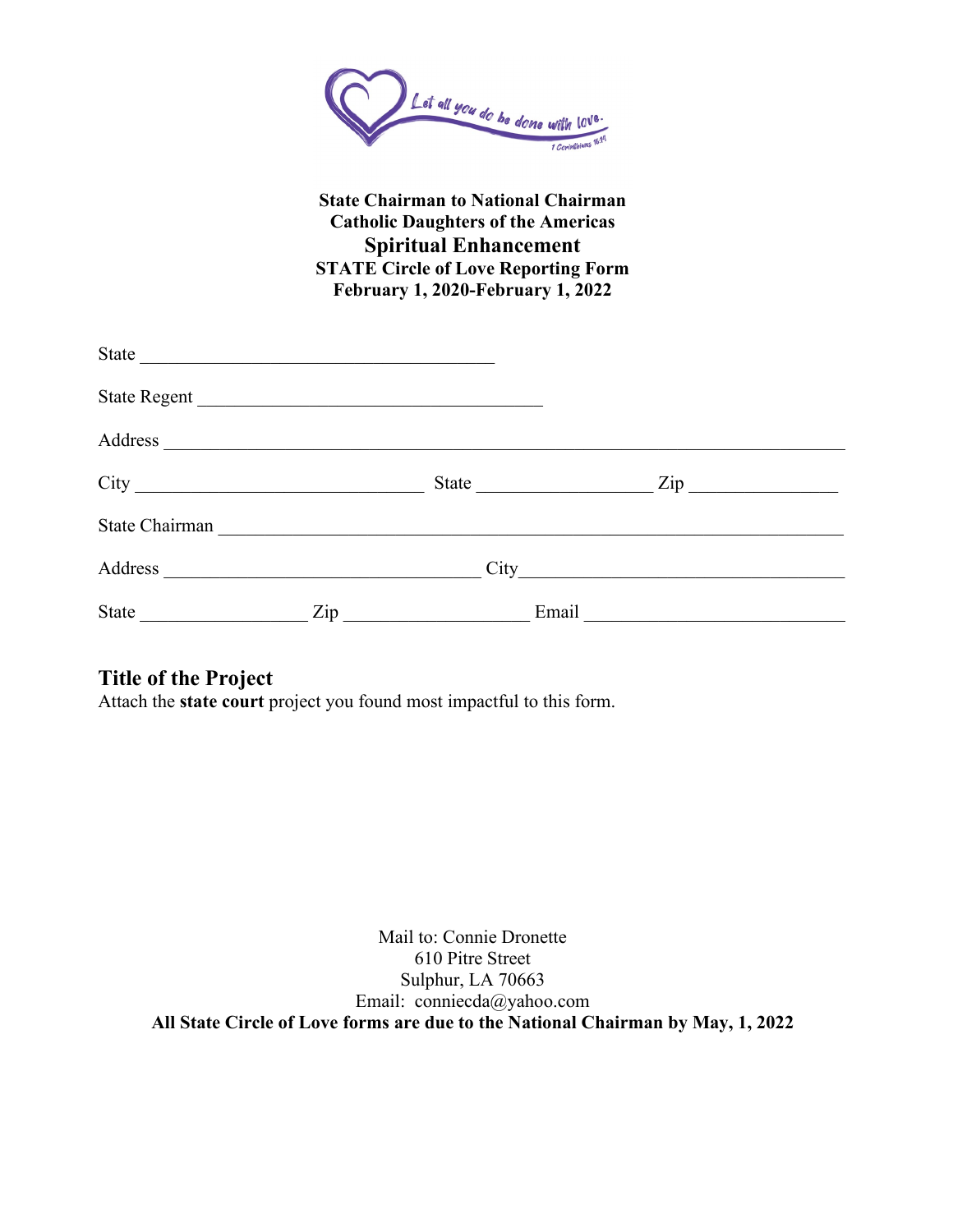

## **State Chairman to National Chairman Catholic Daughters of the Americas Education STATE Circle of Love Reporting Form February 1, 2020-February 1, 2022**

| State          |                                                       |                  |       |                    |
|----------------|-------------------------------------------------------|------------------|-------|--------------------|
|                |                                                       |                  |       |                    |
| Address        |                                                       |                  |       |                    |
|                |                                                       | State            |       | $\mathsf{Zip}\_\_$ |
| State Chairman |                                                       |                  |       |                    |
| Address        | <u> 1980 - Johann Stoff, fransk politik (d. 1980)</u> |                  |       |                    |
| State          |                                                       | $\mathsf{Zip}\_$ | Email |                    |

# **Title of the Project**

Attach the **state court** project you found most impactful to this form.

Mail to: Darlene Moritz 2015 225<sup>th</sup> St. Milford, IA 51352 Email: [cda4dar@outlook.com](mailto:cda4dar@outlook.com) **All State Circle of Love forms are due to the National Chairman by May 1, 2022**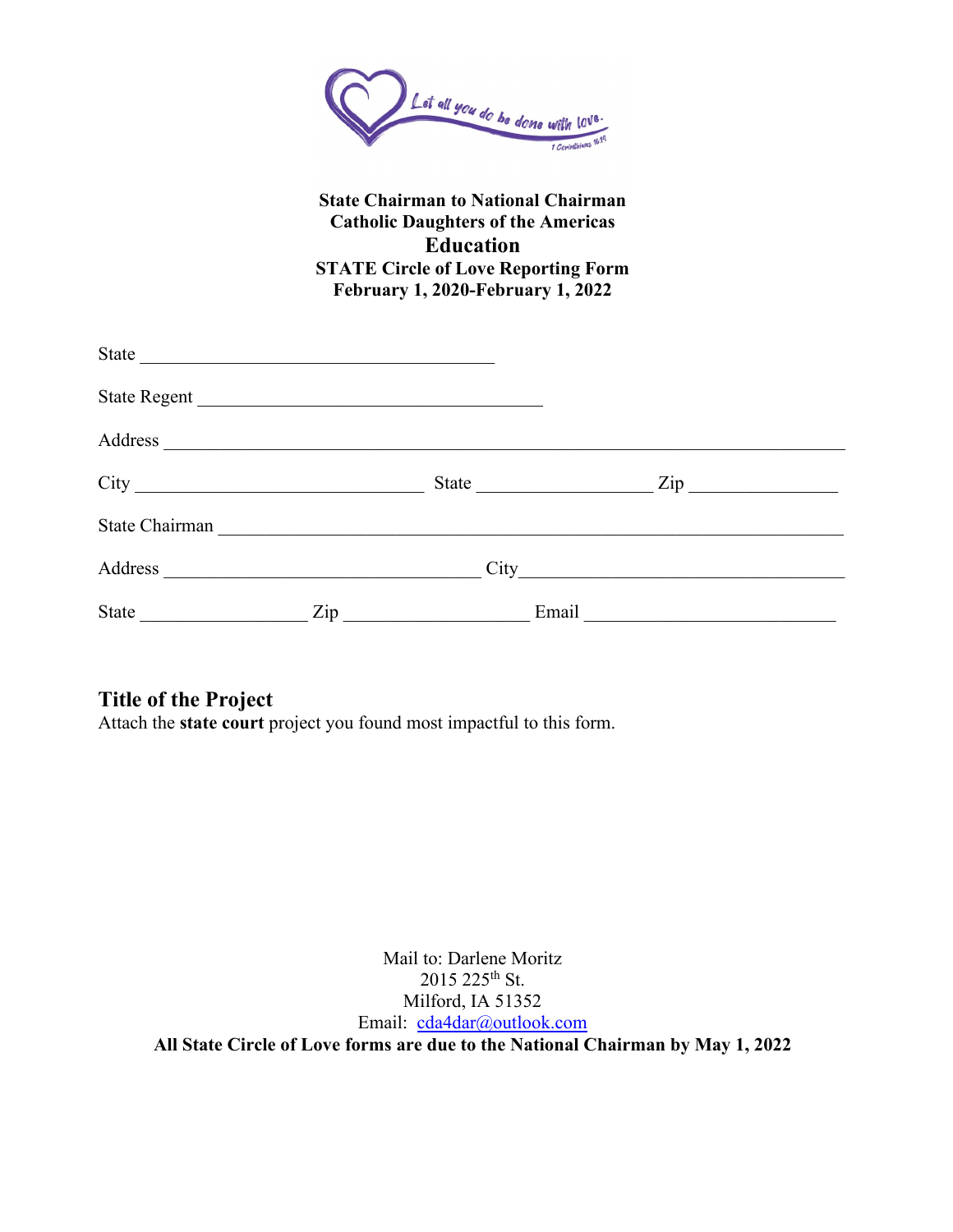

#### **State Chairman to National Chairman Catholic Daughters of the Americas Legislation STATE Circle of Love Reporting Form February 1, 2020-February 1, 2022**

| State Regent                                                                                                                                                                                                                                                                                                                                                                                                                                                         |                                                  |                |       |                    |  |
|----------------------------------------------------------------------------------------------------------------------------------------------------------------------------------------------------------------------------------------------------------------------------------------------------------------------------------------------------------------------------------------------------------------------------------------------------------------------|--------------------------------------------------|----------------|-------|--------------------|--|
| Address                                                                                                                                                                                                                                                                                                                                                                                                                                                              |                                                  |                |       |                    |  |
|                                                                                                                                                                                                                                                                                                                                                                                                                                                                      |                                                  |                |       | $\mathsf{Zip}\_\_$ |  |
| State Chairman                                                                                                                                                                                                                                                                                                                                                                                                                                                       |                                                  |                |       |                    |  |
| Address                                                                                                                                                                                                                                                                                                                                                                                                                                                              | and the control of the control of the control of |                |       |                    |  |
| State<br>$\begin{array}{c} \begin{array}{c} \begin{array}{c} \begin{array}{c} \end{array} \\ \begin{array}{c} \end{array} \end{array} & \begin{array}{c} \end{array} \end{array} \end{array} \end{array} \end{array} \end{array} \begin{array}{c} \begin{array}{c} \begin{array}{c} \end{array} \end{array} \end{array} \begin{array}{c} \begin{array}{c} \end{array} \end{array} \end{array} \begin{array}{c} \begin{array}{c} \end{array} \end{array} \end{array}$ |                                                  | $\mathbf{Zip}$ | Email |                    |  |

# **Title of the Project**

Attach the **state court** project you found most impactful to this form.

Mail to: Eileen Peterson 6 Patrick Natale Court Stoney Point, NY 10988 Email: [rachelminister1@aol.com](mailto:rachelminister1@aol.com) **All State Circle of Love forms are due to the National Chairman by May, 1, 2022**